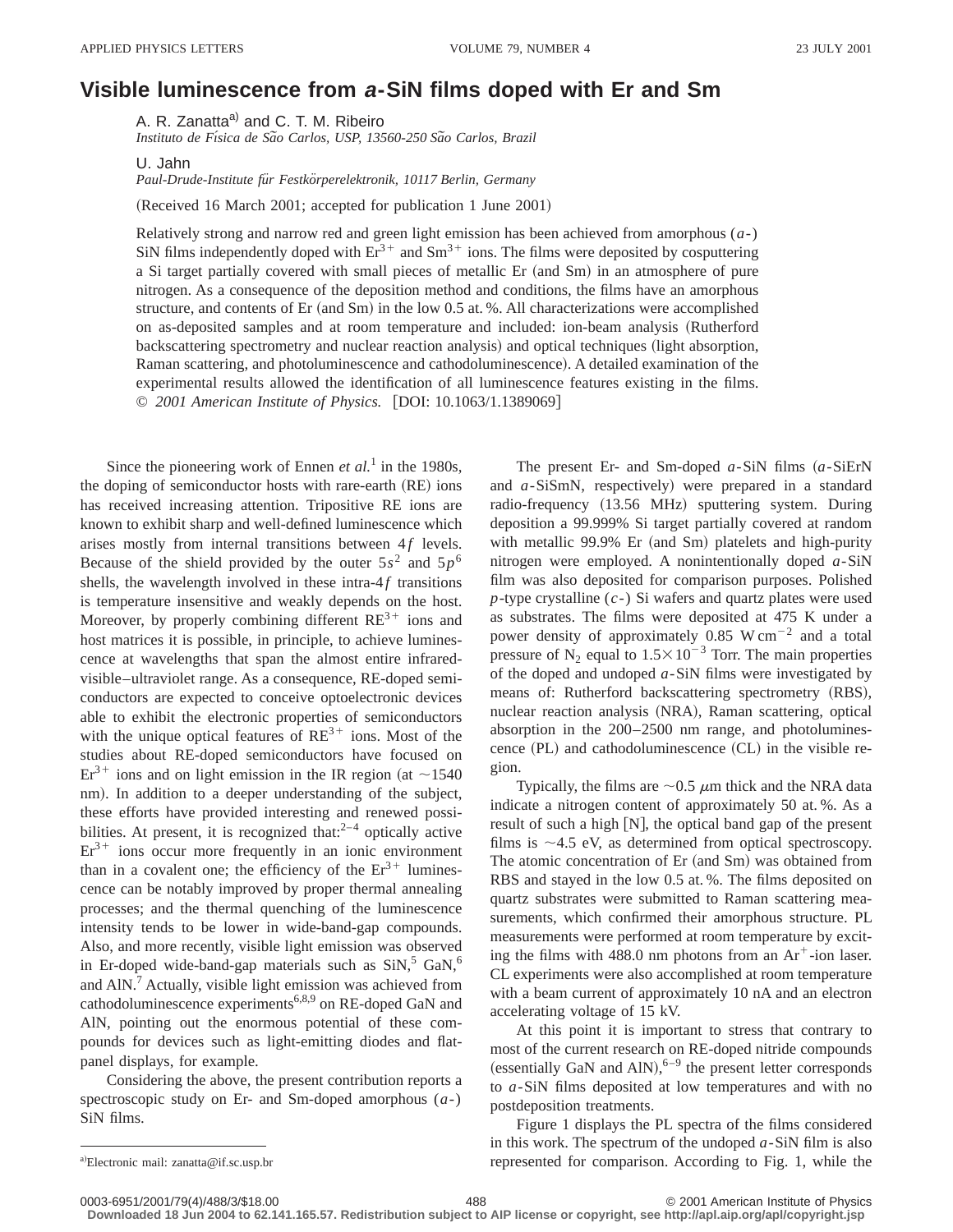

FIG. 1. Photoluminescence spectra of *a*-SiN, *a*-SiErN, and *a*-SiSmN films prepared under identical deposition conditions. The measurements were performed at room temperature and with 488.0 nm photons. For comparison, the spectra corresponding to the *a*-SiN and *a*-SiErN films have been multiplied by a factor of 5. The very narrow peak at  $\sim$  500 nm corresponds to the transverse optical phonons of the *c*-Si substrate. The peaks labeled in the figure indicate intra-4 $f$  transitions due to the  $Er^{3+}$  and  $Sm^{3+}$  ions.

undoped *a*-SiN matrix exhibits a very broad and featureless signal, both Er- and Sm-doped films present very wellresolved PL peaks. In addition to the signals due to the  $Er<sup>3+</sup>$ and  $\text{Sm}^{3+}$  ions (as labeled in Fig. 1), it is also possible to observe some contribution of the *a*-SiN matrix in the doped samples. Since the films are transparent to the 488.0 nm photons employed for excitation, the Raman signal coming from the *c*-Si substrate is also apparent in the spectra of Fig. 1.10 The disordered nature of the present *a*-SiN films allied with the small energy difference between some  $RE^{3+}$  energy levels give rise to new PL features (essentially in the form of shoulders) and will be addressed in a separate report.

The strongest PL signals observed in the *a*-SiErN and  $a$ -SiSmN films have been properly identified<sup>11</sup> and correspond to the following transitions: Er1 (at  $\sim$  520 nm)  $^{2}H_{11/2}$  →  $^{4}I_{15/2}$ , Er<sub>2</sub> (at ~550 nm)  $^{4}S_{3/2}$  →  $^{4}I_{15/2}$ , Er3 (at ~660 nm)  ${}^4F_{9/2}$   $\rightarrow {}^4I_{15/2}$ , Sm1 (at ~560 nm)  ${}^4G_{5/2}$   $\rightarrow {}^6H_{5/2}$ , Sm2 (at  $\sim$  600 nm)  ${}^4G_{5/2}$   $\rightarrow$   ${}^6H_{7/2}$ , and Sm3 (at  $\sim$  650 nm)  ${}^4G_{5/2}$   $\rightarrow$   ${}^6H_{9/2}$ , as depicted in Fig. 2. The photon wavelength employed for excitation is also represented in Fig. 2 and resembles very much the  ${}^4I_{15/2} \rightarrow {}^4F_{7/2}$  and  ${}^6H_{5/2} \rightarrow {}^4I_{9/2}$  transitions of the  $Er^{3+}$  and  $Sm^{3+}$  ions, respectively. It is worth mentioning that both the energy levels and transitions assigned in Fig. 2 correspond to averaged values observed from several different, either crystalline or amorphous, hosts.

Usually, the comparison of different luminescence techniques yields similar results with some possible differences that are associated with the generation of electron–hole  $(e-h)$  pairs and/or to the energy transfer mechanisms.<sup>12</sup> As a result, the combined analysis of PL and CL measurements, of RE-doped *a*-semiconductors, can contribute helpful informa-



FIG. 2. Energy-level diagram of the  $Er^{3+}$  and  $Sm^{3+}$  ions. Some of the main transitions, and corresponding spectroscopic notation, are denoted in the figure. The transitions near the photon wavelength employed for optical excitation (488.0 nm) were also represented.

In addition to a high spatial resolution, the CL technique is a convenient and electrodeless method to probe the compatibility of materials for future devices such as electrically pumped light sources, for example.<sup>13</sup> CL depends on the electron interaction volume and is governed by the local density of  $e-h$  pairs.<sup>12</sup> The  $e-h$  pair generation, and subsequent CL production, can be approximated<sup>14</sup> by the total primary electron energy-loss profile that maximizes at approximately 0.3  $R_{\text{KO}}$ , where  $R_{\text{KO}}$  is the Kanaya–Okayama<sup>15</sup> electron penetration range. Based on these characteristics, a rough evaluation indicates that the maximum electron energy-loss profile is  $\sim 0.6$   $\mu$ m for the present samples. Therefore, most of the CL signals are expected to be produced along the *a*-SiN films, with a small contribution of the *c*-Si substrate.

Figure 3 displays the CL spectra of the present series of *a*-SiN films. At a first glance, the PL and CL spectra resemble each other, with almost the same  $Er^{3+}$  and  $Sm^{3+}$ optical transitions. In addition to a considerable decrease of the luminescence from the  $a$ -SiN matrix (Fig. 3) it is important to notice the development of new  $Er^{3+}$ -related transitions (Er4, at  $\sim$ 390 nm  ${}^4G_{11/2}$  $\rightarrow$  ${}^4I_{15/2}$ , and Er5 at  $\sim$ 410 nm  $^{2}H_{9/2} \rightarrow ^{4}I_{15/2}$ ,<sup>11</sup> as well as some features due to the *c*-Si substrate<sup>16</sup> (bulk resonance associated with the lowest direct band gap of  $c$ -Si at  $\sim$ 370 nm, and transitions involving bonding defects at  $\sim$ 435 and 630 nm). The CL signal at  $\sim$  550 nm is very similar to that found in *c*-Si after thermal oxidation in a dry atmosphere and most likely comes from the surface of the *c*-Si substrate.<sup>17</sup> Whereas the  $Er^{3+}$ -related transitions above 488.0 nm and the contribution from the *c*-Si substrate result from the high energy of the electrons, the absence of any CL from the *a*-SiN host needs further consideration. Contrary to crystalline compounds, the threshold energy for electron damage in *a*-semiconductors is considerably smaller, namely, about  $10^2$  keV against 1 keV.<sup>13</sup> Moreover, electron irradiation may create defects that are not

tion towards the understanding of these materials.<br>Downloaded 18 Jun 2004 to 62.141.165.57. Redistribution subject to AIP license or copyright, see http://apl.aip.org/apl/copyright.jsp